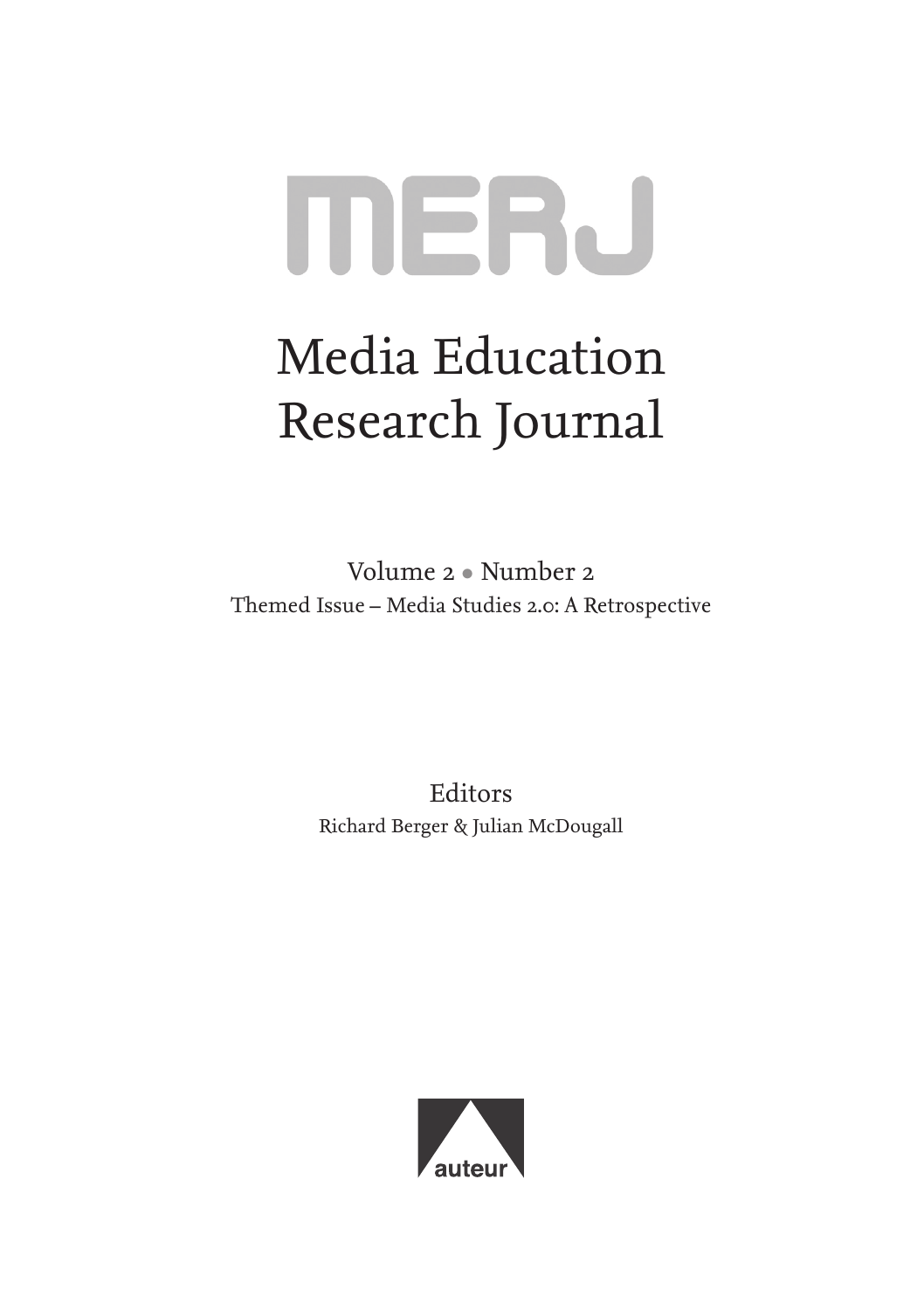#### **EDITORS**

Richard Berger The Centre for Excellence in Media Practice, Bournemouth University Julian McDougall Centre for Developmental and Applied Research in Education, University of Wolverhampton

#### Editorial Board

Dan Ashton Senior Lecturer, Bath Spa University John Atkinson Publisher, Auteur David Buckingham Professor of Education, Institute of Education, University of London Alex Kendall Professor and Associate Dean: Research, Birmingham City University Dan Laughey Senior Lecturer, Leeds Metropolitan University Jackie Marsh Professor of Education, University of Sheffield Caitriona Noonan Lecturer in Media and Communications, University of Glamorgan Cathy Poole Director of Lifelong Learning, University of Bristol John Potter Programme Leader, Institute of Education, University of London Anna Reading School of Communication Arts, University of Western Sydney Mark Readman Lecturer in Media and Education, CEMP, Bournemouth University Rivka Ribak Department of Communication, University of Haifa, Israel Dave Trotman Head of Education and Professional Studies, Newman University College Jon Wardle Director of the Centre for Excellence in Media Practice, Bournemouth University Neil Washbourne Senior Lecturer in Media Studies, Leeds Metropolitan University

Designed by Tom Cabot at Ketchup MERJ logo design and document typeset by Nikki Hamlett at Cassels Design www.casselsdesign.co.uk

MERJ (2040-4530) is published twice a year by Auteur Publishing

Auteur Publishing 24 Hartwell Crescent, Leighton Buzzard, LU7 1NP www.auteur.co.uk telephone: 01525 373 896 email: merj@auteur.co.uk

Subscription Rates: Individual –  $f_3$ 0.00 (two print issues per year) Institutional –  $f$ 60.00 (two print issues per year plus pdf). Price includes UK postage. Please add  $f_9.00$  for European postage and  $f_{12.00}$  for US/Rest of World. Make cheques payable to Central Books. Send your subscription order to Auteur Publishing at the above address.

© 2012 Auteur Publishing. All rights reserved. No part of this publication may be reproduced or transmitted in any form or by any means, electronic or mechanical, including photocopying, recording or any information storage or retrieval system without permission in writing from the publisher. The views expressed in the articles herein are those of the contributors and do not necessarily represent the views of the Editors or the Publisher.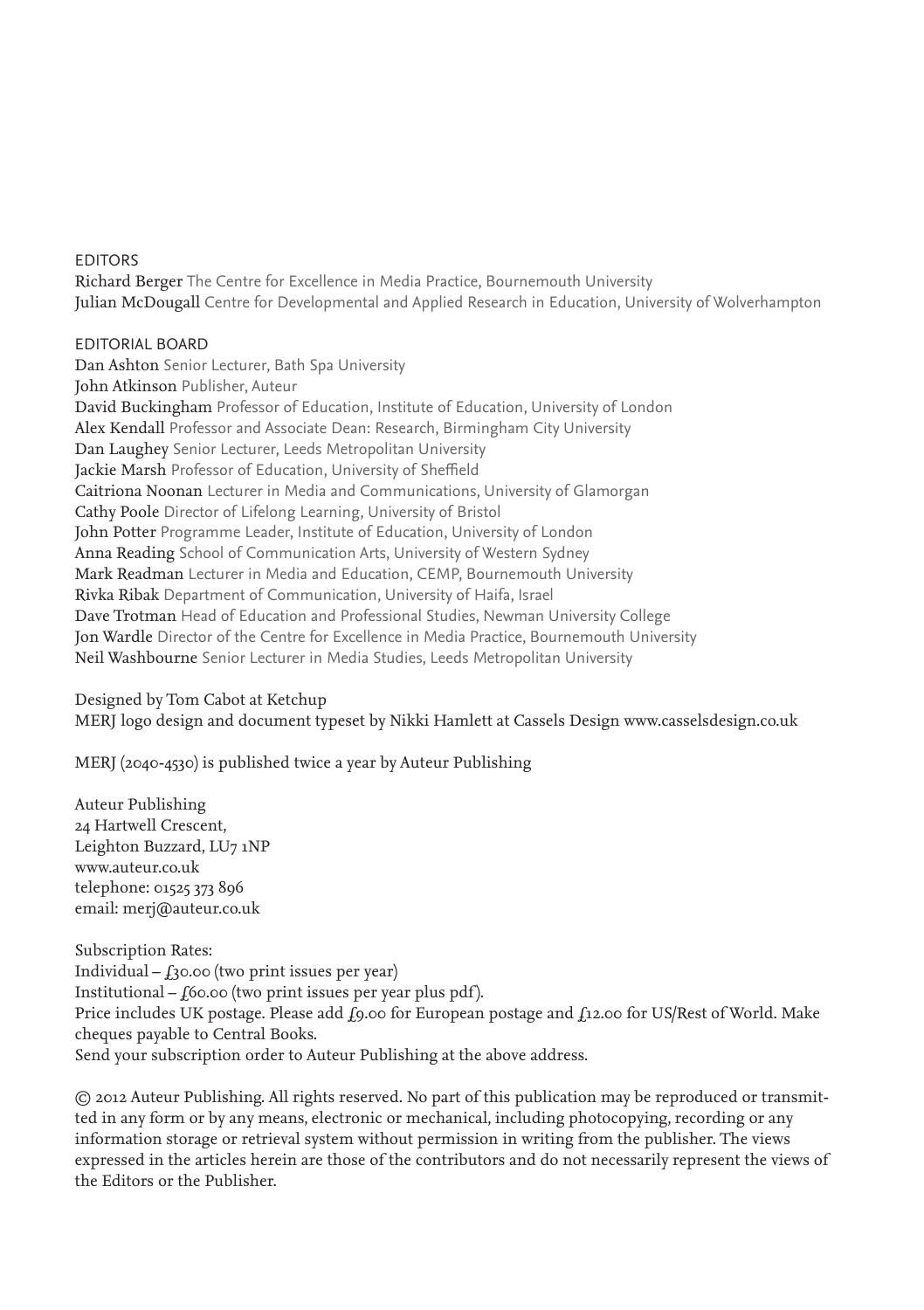## **Contents**

| Editorial: Media Studies 2.0: A Retrospective<br>Richard Berger & Julian McDougall | 5  |
|------------------------------------------------------------------------------------|----|
|                                                                                    |    |
|                                                                                    |    |
| Dangerous Assumptions - what our media students have taught us                     | 12 |
| Stephen Dixon & Richard Sanders                                                    |    |
| We-Thinking the Classroom                                                          | 26 |
| Anna Feigenbaum                                                                    |    |
| Seminar Papers (from the Media Education Summit)                                   |    |
| Media Employability 2.0                                                            | 42 |
| Dave Harte & Vanessa Jackson                                                       |    |
| Media Studies 1.0: Back to Basics                                                  | 57 |
| Dan Laughey                                                                        |    |
| Beyond Caricature: recuperating 'institution' as a productive concept in           |    |
| teaching and learning about media in primary schools                               | 65 |
| Becky Parry & Mandy Powell                                                         |    |
| Media Studies 'A' Level 2.0? A report on research to date                          | 74 |
| Pete Fraser                                                                        |    |
| <b>Book and Resources Reviews</b>                                                  |    |
|                                                                                    |    |
| Review of Television: Technology and Cultural Form by Raymond Williams             | 82 |
| Claire Pollard                                                                     |    |
| Review of Young People, Popular Culture and Education by Chris Richards            | 83 |
| Julian McDougall                                                                   |    |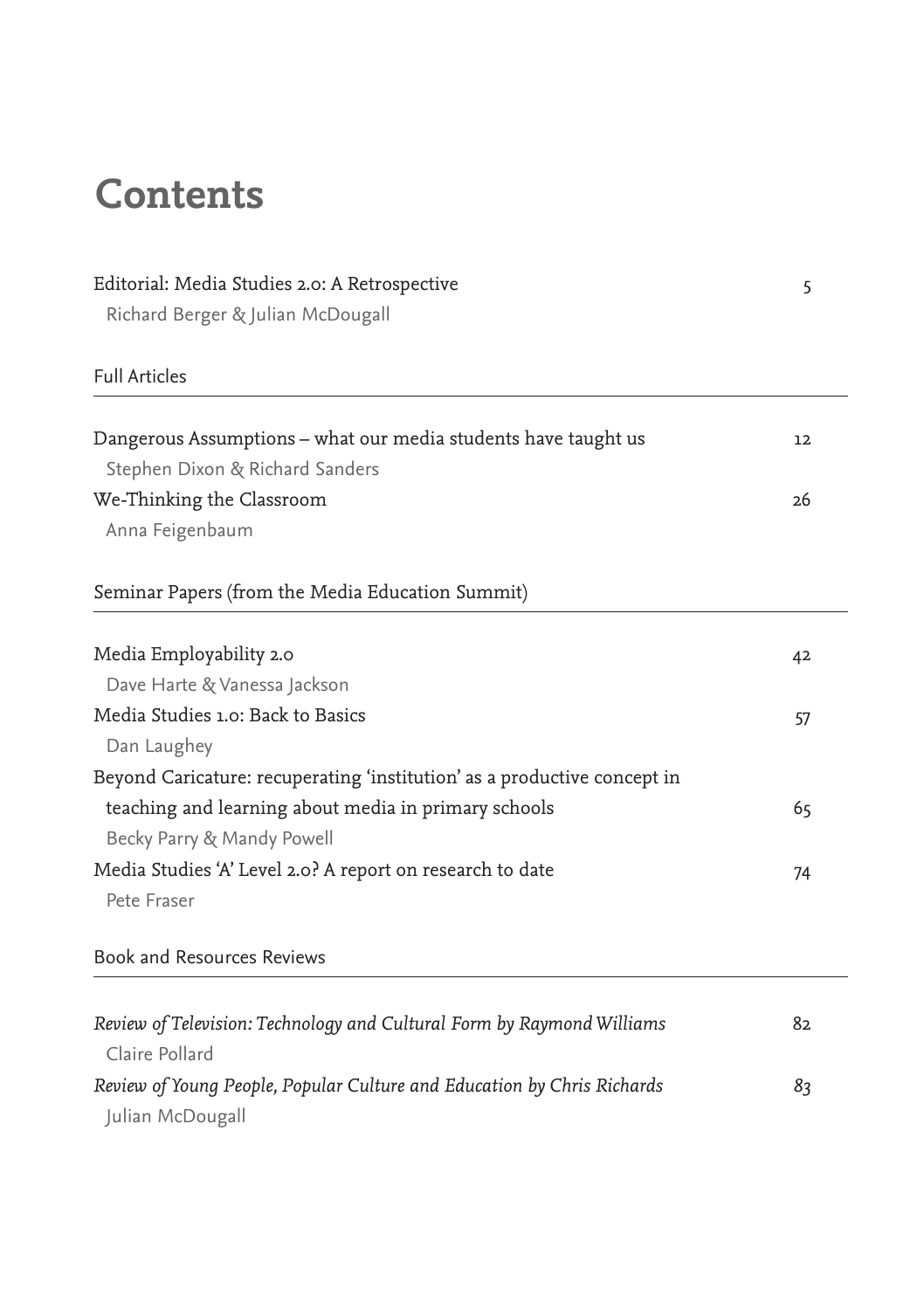## **MERJ 3.1 Call for papers – MERJ 3.1**

The Media Education Research Journal invites submissions for issue 03:01 by the deadline of March 9th 2012.

MERJ offers a forum for the exchange of academic research into media education and pedagogy conducted by academics, practitioners and teachers situated in all sectors and contexts for media education. The journal aims to encourage dialogue between the sectors and between media educators from different countries, with the aim to facilitate the transfer of critical, empirical, action and discursive research into the complexity of media education as social practice.

We invite papers and reports that present the outcomes of media education research related to any aspect of this discussion. See the MERJ pages on the Auteur web site for guidelines for submission: http://tinyurl.com/yzbbygn or visit the new MERJ website, www.merj.info

### **New! MERJ website**

www.merj.info features information about the current issue of the MERJ, including abstracts for every article, which will then build into an online archive. Every editorial will also be available to read online, together with **exclusive**, web-only content. Visit www.merj. info for contributor guidelines, deadlines for submissions and advance information about future issues.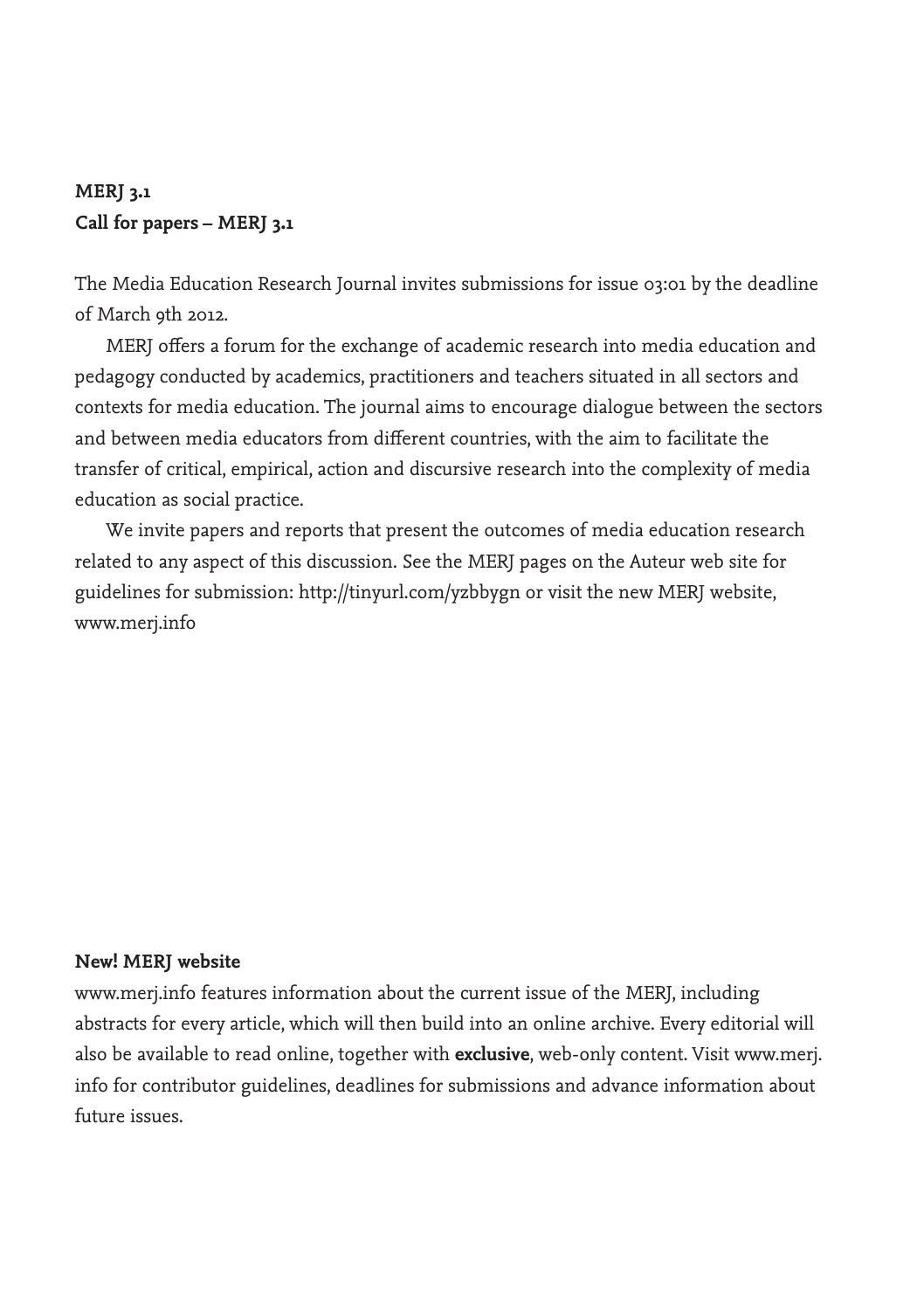## *Editorial Media Studies 2.0: A Retrospective*

Richard Berger, The Centre for Excellence in Media Practice, Bournemouth University & Julian McDougall, Centre for Developmental and Applied Research in Education, University of Wolverhampton, Editors of the Media Education Research Journal

Welcome to this fourth issue of the *Media Education Research Journal*. It is three years since the journal was conceived at the Media Education Association's conference in 2008, and nearly two years since we've been in print. We started the journal because we felt we needed a critical space where media education (specifically) could be discussed. We also felt that media educators – and those who use media in some way in their teaching – in schools and colleges did not have a place where they could publish applied research about their professional practice, and receive academic peer review in the spirit of critical friendship. Other communities of practice (English and Art being notable examples) have had such a forum for many years. In the past two years we have published work from media teachers, at all levels, from all over the world, worked with the Media Education Association and convened seminars at the annual Media Education Summit.

Our first editorial was concerned with the status of media education today, where we briefly touched upon 'Media Studies 2.0' – predicated on the notion of Web 2.0. We argued that 'Web 2.0 practices mean that students are perhaps more proficient producers of Media than they are analysts and researchers of Media' (Berger & McDougall, 2010). In this issue we return to Media Studies 2.0 and re-examine the debate begun in 2006 by Will Merrin and developed further by David Gauntlett the following year. Recently, the very idea of Media Studies 2.0 has come under attack, from David Buckingham (2010), Dan Laughey (2011) and notable others.

As media educators, we are used to attacks on our subject area. Recently the commentator Toby Young announced during interviews regarding his new 'Free School' that he would never employ a Media Studies graduate, perhaps unaware of the fact that Drama and Performing Arts graduate Simon Pegg, who played Young in the adaptation of his memoir *How to Lose Friends and Alienate People*, wrote his undergraduate thesis on Marxism and cinema. Janet Street-Porter concurred – which came as a surprise to the editors of MERJ, one of whom was employed by Street-Porter in the mid-1990s. We're somewhat acclimatised to this now, but our subject is under renewed attack from the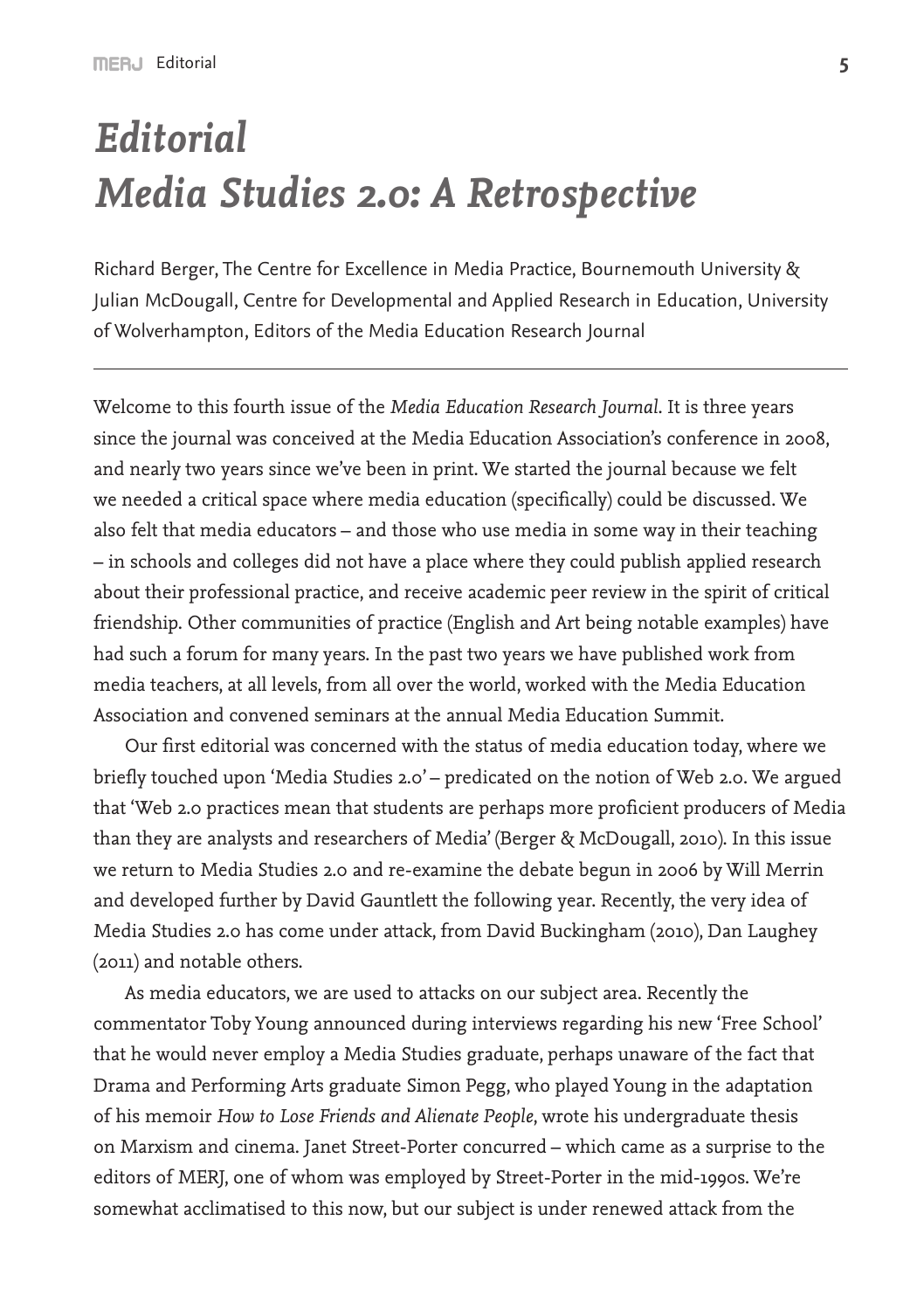largest cuts ever imposed on Higher Education, and the Russell Group universities are now actively dissuading prospective applicants not to take 'soft' A-Level subjects and instead encouraging students to study 'facilitating' subjects such as mathematics, languages and history. Most worrying of all, perhaps, is the Education Secretary (and former deputy editor of *The Times*), Michael Gove's long-standing and vocal hostility to what we do in all of its forms – indeed the very *idea* of Media Studies. With the disbanding of subject centres, and the ineffective response of other bodies that claim to represent us thrown into the mix as well, these are indeed 'difficult times'.

This is the context, then, for the debate about the future of our subject area. Is Media Studies 2.0 a mere distraction and should we be mounting a more robust defence of our position in the face of cuts and critics of our area? Or is Media Studies 2.0 the way out of the medium specific myopia and outmoded pedagogy that has persistently hindered our development over the last decade? Is it time to embrace media education 'after the media' (Kendall & McDougall, 2011)? Have we been our own worst enemies? Or are we in serious danger of throwing the baby out with the bathwater, dispensing with our critical obligations in favour of a 'cyber utopian' and profoundly uncritical celebration of technology and its apparent 'affordances'? Ultimately, you decide. But this issue of our journal is devoted to a 'retrospective' discussion of how these arguments have unfolded at both the 'macro' (big claims and counter-claims) and the 'micro' (real-life pedagogy 'on the ground') levels since Merrin's intervention.

The phrase 'Web 2.0' has been in existence since 2004, but it has its origins in the 'dotcom' bust of 2001. Since then, writers and scholars have tried to articulate a position that takes more account of the users of the web, and what they do with content, rather than the corporate makers of content. Advocates of Web 2.0, such as Tim O'Reilly, express the idea that networks are now platforms and users can add value to Web 2.0 tools. The idea is that the experience of the desktop is now incorporated into internet browsers and that Web 2.0 applications expose their own functionality so that other applications can leverage and integrate this functionality; the result being a much richer set of applications. Web 2.0 is allied to the idea of a 'social web' where Web 2.0 tools, such as YouTube and Flickr interact more with the user (who is now much more of a participant). As we've discussed elsewhere (McDougall & Sanders, 2011), whether *Second Life* and other virtual worlds are included in all things '2.0' depends on who is representing the idea (personal preferences play a part).

As the web (and its attendant hardware) became more sophisticated, so called 'ordinary people' started to create their own work online, and put them onto sites like YouTube and Flickr. Many argued that a great deal of this was of poor quality – and not everyone was online – but it was still quite clear that something interesting was occurring. We were all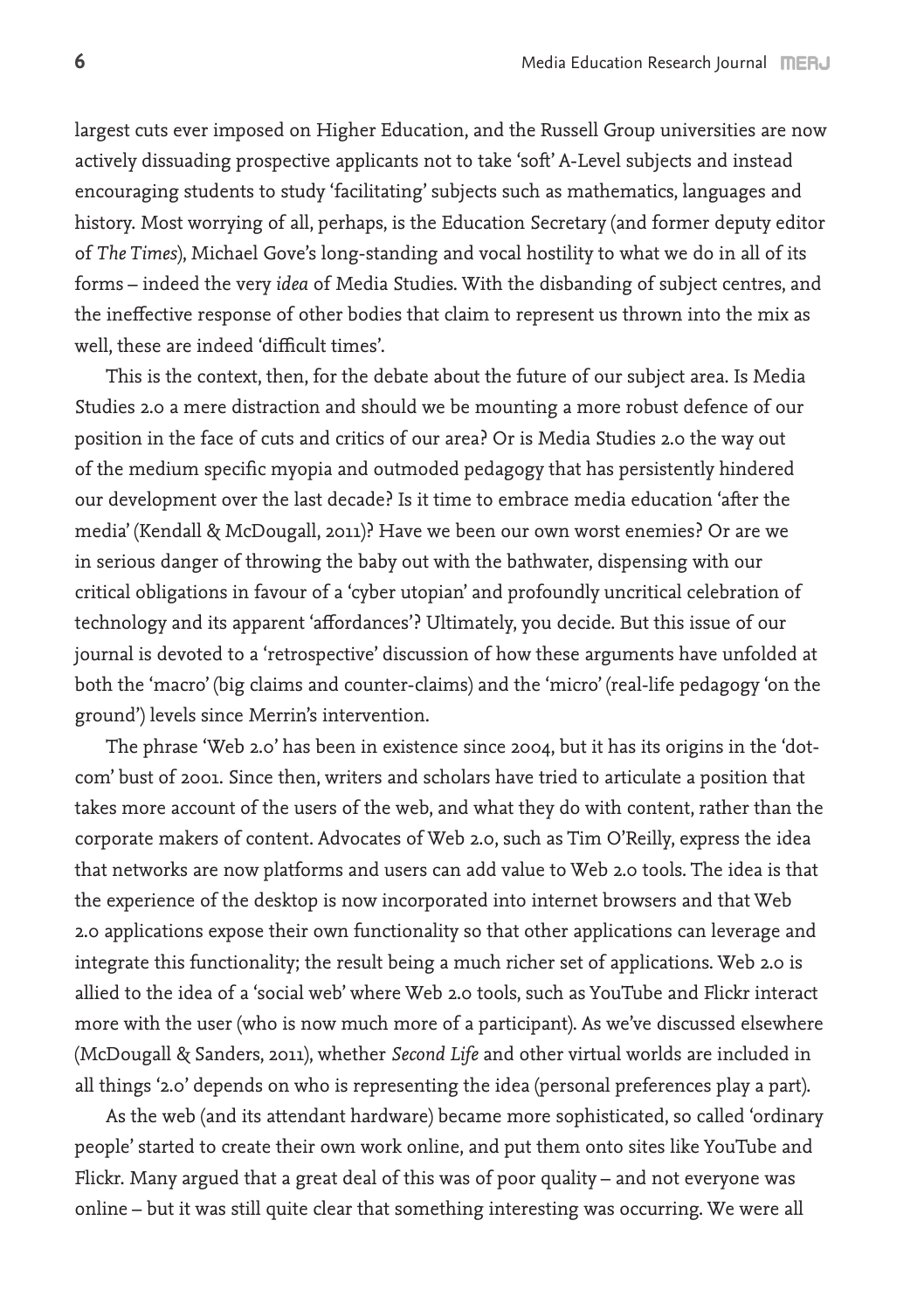starting to see a new generation of children growing up who had always been users of the web and new media. So, rather than a technological change, Web 2.0 describes changes in the practices of individuals online, particularly through social networking tools such as Facebook and Twitter.

Recent reviews of Media Studies 2.0 from/within it's own 'language game' are provided by Gauntlett's (2011b) kindlebook (http://www.theory.org.uk/david/kindle.htm) and our own video summary (McDougall, 2011), which follows Lyotard's '*Le Postmoderne Explique Aux Enfants*' in summing up the debate from the mouths of children (http://www.youtube.com/ watch?v=CzkiRIDsj3s).

Some media academics, such as David Gauntlett, had already been alert to the nuances of shifts in online behaviour since the late 1990s, and Will Merrin used the emergent Web 2.0 as the opportunity to coin his own malapropism, 'Media Studies 2.0', and to suggest that Media Studies needed to be updated to respond to a new era of participation:

Media studies was a product of and reflection of the broadcast era, historically focusing upon a limited range of forms (print, cinema, radio, television), studied using a limited range of theories and methods, employing categories reflecting broadcast era patterns of production and consumption. [Media Studies] needs to be upgraded for a post-broadcast era. An entire revision of the field – its organisation, key topics, theoretical sources, understanding of history and technology and relationship to other fields -– is now required… Time to change the discipline. Time to catch up with the present. (Merrin, 2006, http://mediastudies2point0. blogspot.com)

David Gauntlett, who for the best part of a decade had been interested in the everyday creativity afforded by the web, developed Merrin's idea still further. He used the metaphor of an allotment to articulate the differences between Media Studies 1.0 and Media Studies 2.0. He describes Web 1.0 as the first decade of the web – people made their own websites, following quite a traditional 'broadcasting' model. Web 2.0 on the other hand is described as a huge communal garden, with everyone joining in and adding to it; there's now no need to actually 'own' the site in this model (see Gauntlett, 2011 and online at: http://www. youtube.com/watch?v=ZWNXg7Vt-ig).

Critics of this idea, including MERJ editorial board members David Buckingham and Dan Laughey, point out that this pre-supposes that everybody is connected when very clearly they're not. In the last issue of MERJ, Buckingham and Cary Bazalgette, ex-Chair of the Media Education Association, suggested that not enough people are participating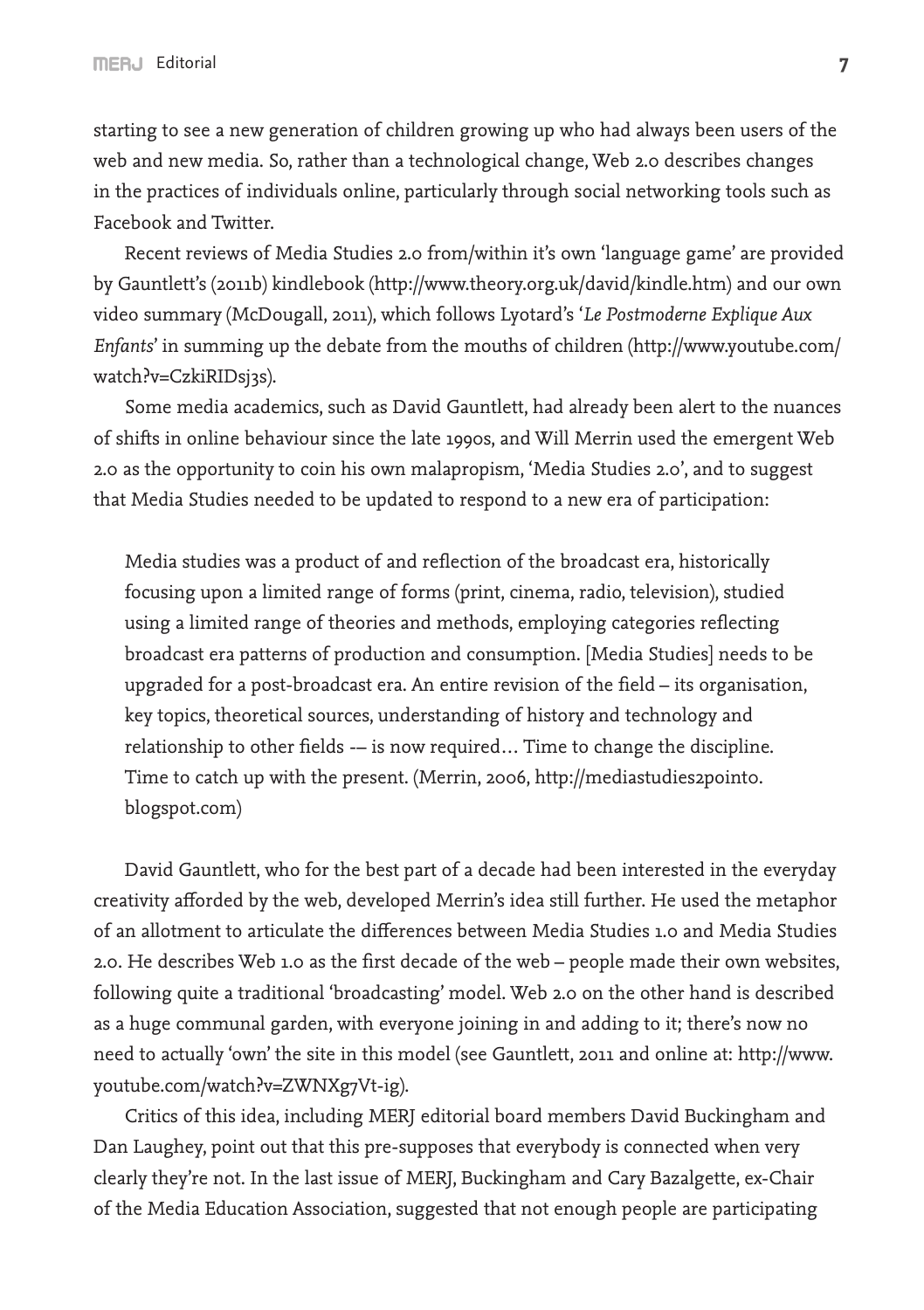in Web 2.0 activities for it to constitute a significant change in behaviour. These critics of Media Studies 2.0 argue further that the web is still controlled and dominated by large corporations – even Apple now imposes strict restrictions on those developing applications for its platforms. Buckingham goes further to deride much of the activity that *can* be observed in 'Web 2.0' spaces as 'loser generated content'. Laughey adds (in this issue) "Who really cares if joeblogga94 posts his 'Hey Dude' movie – at the same time several thousand other nobodies do likewise? Is anybody watching?"

In a follow-up article published in *Interactions*, Gauntlett responded to accusations of unequal participation and he countered the view that Web 2.0 is overly concerned with a white, middle-class and Eurocentrist view of the media. The problem for Laughey is that Media Studies 2.0 rejects some of the theoretical models and tools that have served us so well for decades. In his book, *Key Themes in Media Theory* (2007) he calls Media Studies 2.0 'lightweight' and in *Three-D / MERJ*, he argues that Web 2.0 has not brought about the kinds of paradigm shifts other media technologies have, such as the printing press, the telegraph and television. Going further, in calling for a 'back-to-basics' approach, he suggests we adopt the kind of Leavisite critical canon which would favour Hitchcock over Hammer horror films, for example. As an academic concerned with how Media Studies is perceived in the wider world, he suggests that Media Studies 2.0 has rightly 'incurred the wrath of journalists' and by implication has damaged our subject. A further response from Gauntlett came in the form of his kindlebook, in which he counters:

The elements of critical media studies that Laughey says he supports – such as the importance of methodologies, an international perspective, and the application of established or neglected theorists to the changed media landscape to see where they have insights to offer – are typically also supported by the proponents of a 'Media Studies 2.0', so his remarks generally miss their targets, and seem merely nostalgic for the good old days when it was easier to tell what the 'media' in media studies meant. (Gauntlett, 2011b)

This first themed issue of MERJ is an opportunity to look again at these debates, four years on from their inception, and to evaluate their influence on the further development, and growth, of media education. Steve Dixon and Richard Sanders analyse their own practice in and about Media 2.0 and in so doing engage with some of the myths and assumptions about 'digital natives' (see our MERJ 02:01 editorial exchange, 'Apologies for Cross Posting') but at the same time the important shifts in student engagement that do need to be understood and harnessed in pedagogy. Anna Feigenbaum takes an associated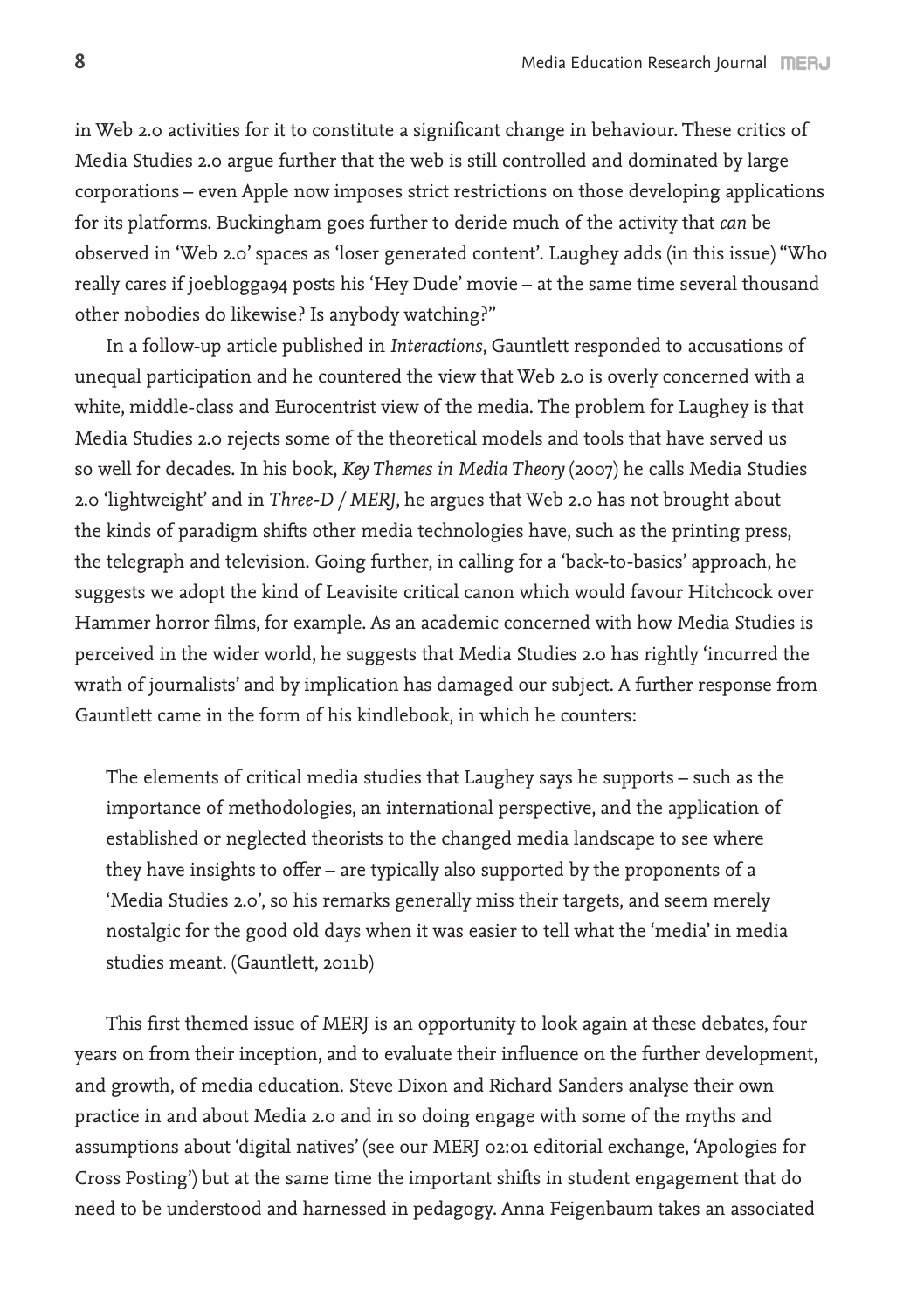idea from Charles Leadbeater – 'we think' - and puts it into her own practice as an action research intervention. Reporting on his research in progress, Pete Fraser offers some early (and sobering) findings from a mixed methods exploration of Media Studies 2.0 in 'real life' practice – in and beyond the UK A Level classroom.

In this issue we also publish 'write-up' reports from the MERJ seminar strand at September 2011's Media Education Summit. Again, these offer a combination of broad 'position papers' and more specific research outcomes. Dan Laughey's aforementioned 'Back to Basics' is reprinted here, following his presentation of the argument and our debates in response to it at the Summit. Becky Parry and Mandy Powell share findings from one strand of a media literacy research project and put this data in the context of Media Studies 2.0 and its implications for teaching with key concepts in the primary sector. Dave Harte and Vanessa Williams report on their research into social media, enterprise and employability in the '2.0' landscape.

We'd like to conclude this editorial with tributes to two excellent practitioners in our community who have both passed away this year.

David Clews was a good friend to *MERJ* and supported us as Co-Director of the Art, Design and Media subject centre of the Higher Education Academy. As manager of the Centre, he founded *Networks* magazine in 2007, which was an inspiration for our journal. David was a passionate advocate of, and spokesman for, art, design and media teaching, and he will be greatly missed.

Julie Courage-Goodwin taught Media Studies in colleges in Birmingham and the Black Country and was a senior coursework moderator with the OCR awarding body. Julie was an outstanding teacher of creative media production, an inspirational, funny and modest colleague and a passionate champion of widening participation in further education.

## **References**

- Berger, R. & McDougall, J., 2010. 'Media Education Research in the Twenty-first Century: Touching the Void?' in: *Media Education Research Journal*, 1: 1, pp. 7-17
- Buckingham, D. (2010). 'The future of media literacy in the digital age: same challenges for policy and practice' in *Media Education Journal*, 47; 3-10
- Gauntlett, D., 2009. 'Media Studies 2.0: a response' In: *Interactions: Studies in Communication and Culture*, 1: 1, pp. 147-57
- Gauntlett, D., 2008. Media and Everyday Life (Improved Version) [available at www. youtube.com/watch?v=ZWNXg7Vt-ig]